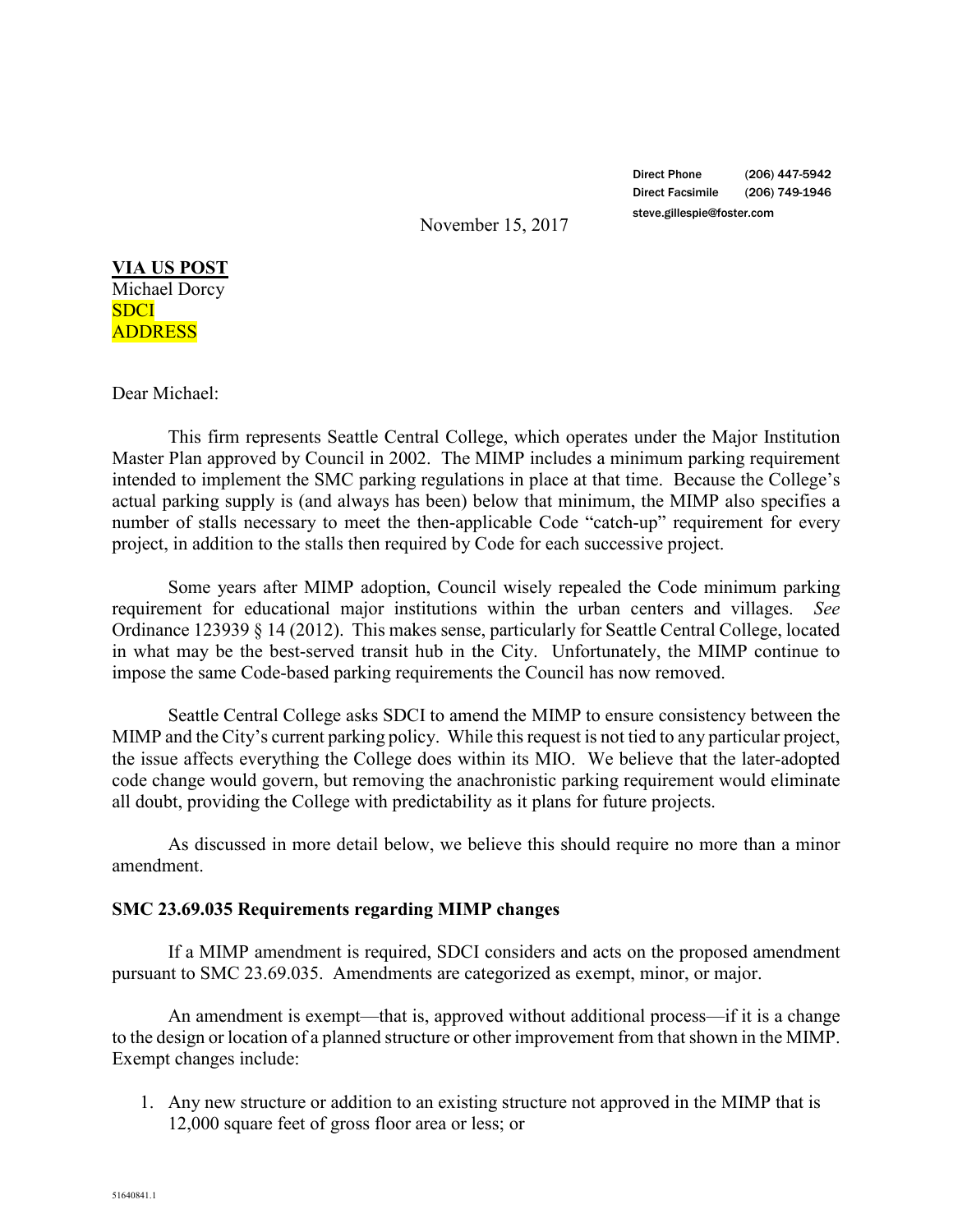November 15, 2017 Michael Dorcy Page 2

- 2. Twenty or fewer parking spaces not approved in the MIMP; or
- 3. An addition to a structure not yet constructed but approved in the MIMP that is no greater than 20% of the approved gross floor area of that structure or 20,000 square feet, whichever is less; or
- 4. Any change in the phasing of construction, if not tied to a MIMP condition imposed under approval by the Council; or
- 5. Any increase in gross floor area below grade.

A minor amendment to the MIMP may be considered and approved if it is not an exempt change, if it is consistent with the original intent of the adopted plan, and when it meets at least one of the following criteria:

- 1. The amendment will not result in significantly greater impacts than those contemplated in the adopted master plan; or
- 2. The amendment is a waiver from a development standard or master plan condition, or a change in the location or decrease in size of designated open space, and the proposal does not go beyond the minimum necessary to afford relief and will not be materially detrimental to the public welfare or injurious to the property or improvements in the vicinity in which the Major Institution is located; or
- 3. The amendment is a proposal by the Major Institution to lease space or otherwise locate a use at street level in a commercial zone outside an MIO District boundary.

An amendment is considered major, requiring a process equivalent to approval of a new MIMP, if it is not an exempt change or a minor amendment. In addition, any of the following shall be considered a major amendment:

- 1. An increase in a height designation or the expansion of a boundary of the MIO District; or
- 2. Any change to a development standard that is less restrictive; or
- 3. A reduction in housing stock outside of the MIO District boundary but within 2,500 feet; or
- 4. A change to the single-occupancy vehicle goal of an approved transportation management program; or
- 5. A use the requires Council Conditional Use approval; or
- 6. The update of an entire development program component of a MIMP.

## **Removing the parking minimum requires no more than a minor amendment**

Although this request does not likely meet the requirements to be considered an exempt change, it does meet the standards for a minor amendment. The proposal is consistent with the intent of the MIMP, the purpose of which was to "further the College mission, values and programs," while complying "with all applicable local and state regulatory requirements," which included parking minimums. *See* Compiled MIMP at 3.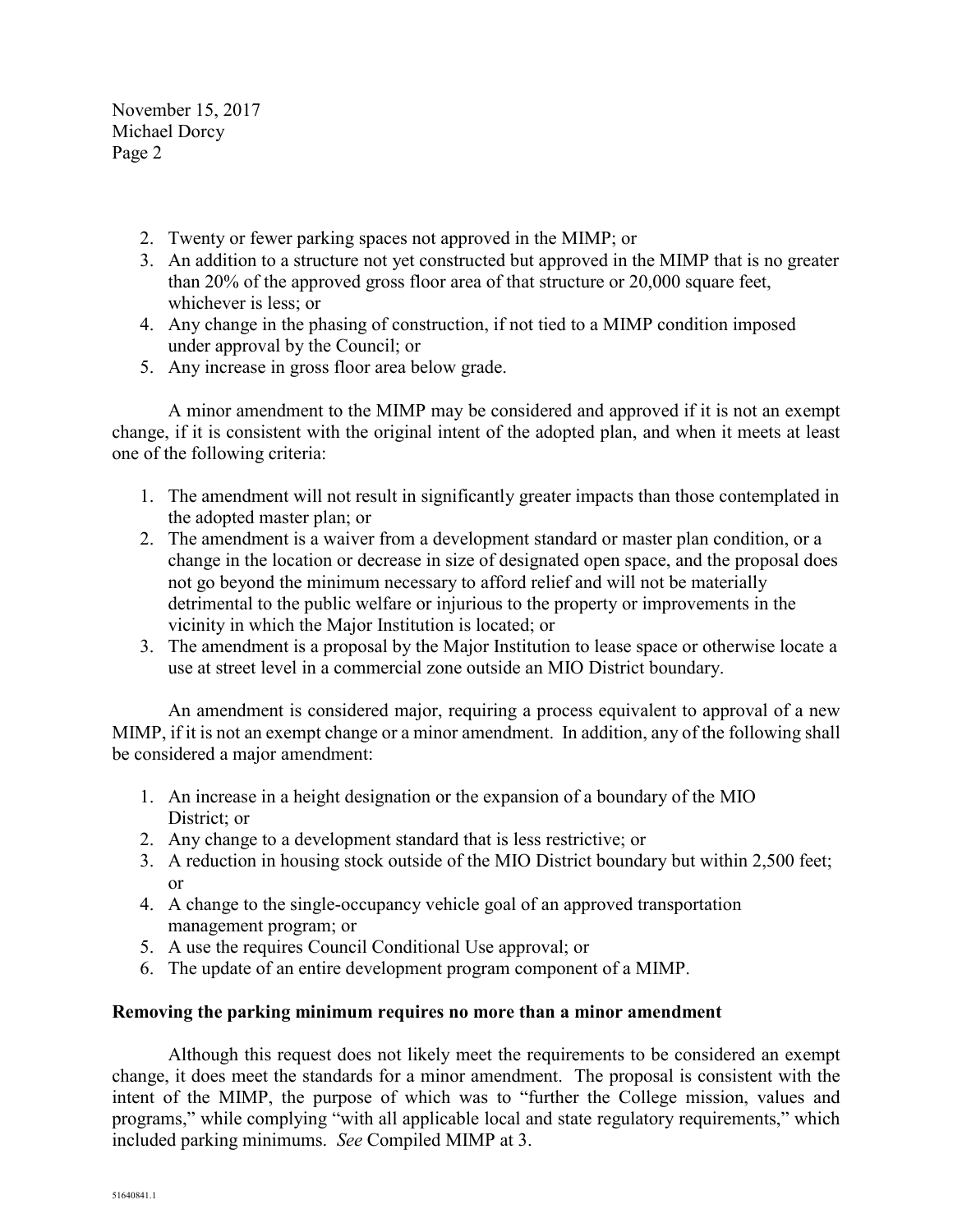November 15, 2017 Michael Dorcy Page 3

Eliminating the parking requirement will reduce the cost of constructing facilities to meet the College's mission while keeping campus development compliant with City Code. Removing the requirement will not result in significantly greater impacts than those contemplated in the MIMP because the MIMP already identified a significant parking deficit that would be only marginally mitigated by providing the 5% makeup required by Code. That "shortfall" and its impacts were studied in the EIS.

Perhaps more importantly, however, public transportation infrastructure improvements completed since the adoption of the MIMP have likely rendered on-campus parking irrelevant. The Capitol Hill Light Rail station adjacent to the campus has already turned the transit commute to the College into a one-seat, light-rail ride from as far south as Angle Lake. That situation will only improve when Lynwood Link and East Link open in the coming years, providing frequent and reliable light-rail service to the College from Redmond, Bellevue, Lynwood, Northgate, and points in between.

In addition, while the light rail station was anticipated in the MIMP, the First Hill streetcar was not. That line terminates at the College, connecting the campus with First Hill housing including Yesler Terrace, as well as the King Street Station and Colman Dock. Between the First Hill streetcar and Kitsap Transit's new high-speed foot ferries, students and faculty commuting during rush hour can now conceivably reach the College faster from downtown *Bremerton* than they could from Shoreline or Renton in a single-occupant vehicle.

The Code standard for a minor amendment is whether it will create a "significantly greater" impact than that anticipated in the MIMP, and the City has already concluded that eliminating parking requirements produces no significant environmental impact. In 2012, when the City studied the environmental impacts eliminating parking requirements, including at educational major institutions in urban villages, the City issued a DNS. Because that DNS is valid as a matter of law, it conclusively establishes the lack of impacts that are "significantly greater" than those anticipated in the MIMP. The requested amendment implements this Council policy at the College, also at the non-project level, creating no additional environmental impacts that have not already been examined.

By adopting Ordinance 123939 after conducting SEPA review, Council was aware of any non-significant environmental impacts and implicitly deemed them acceptable in exchange for the benefits associated with encouraging pedestrian- and transit-oriented development. Between the acknowledgement in the MIMP that parking supply would lag demand, the significant improvements to public transportation serving the campus, and the City's study of the environmental impacts of eliminating parking requirements, the change requested here meets the Code requirements for a minor amendment and should be processed as such.

Because it meets the requirements for a minor amendment, the amendment requested here is by definition not a major amendment. In addition, however, it is not a major amendment because